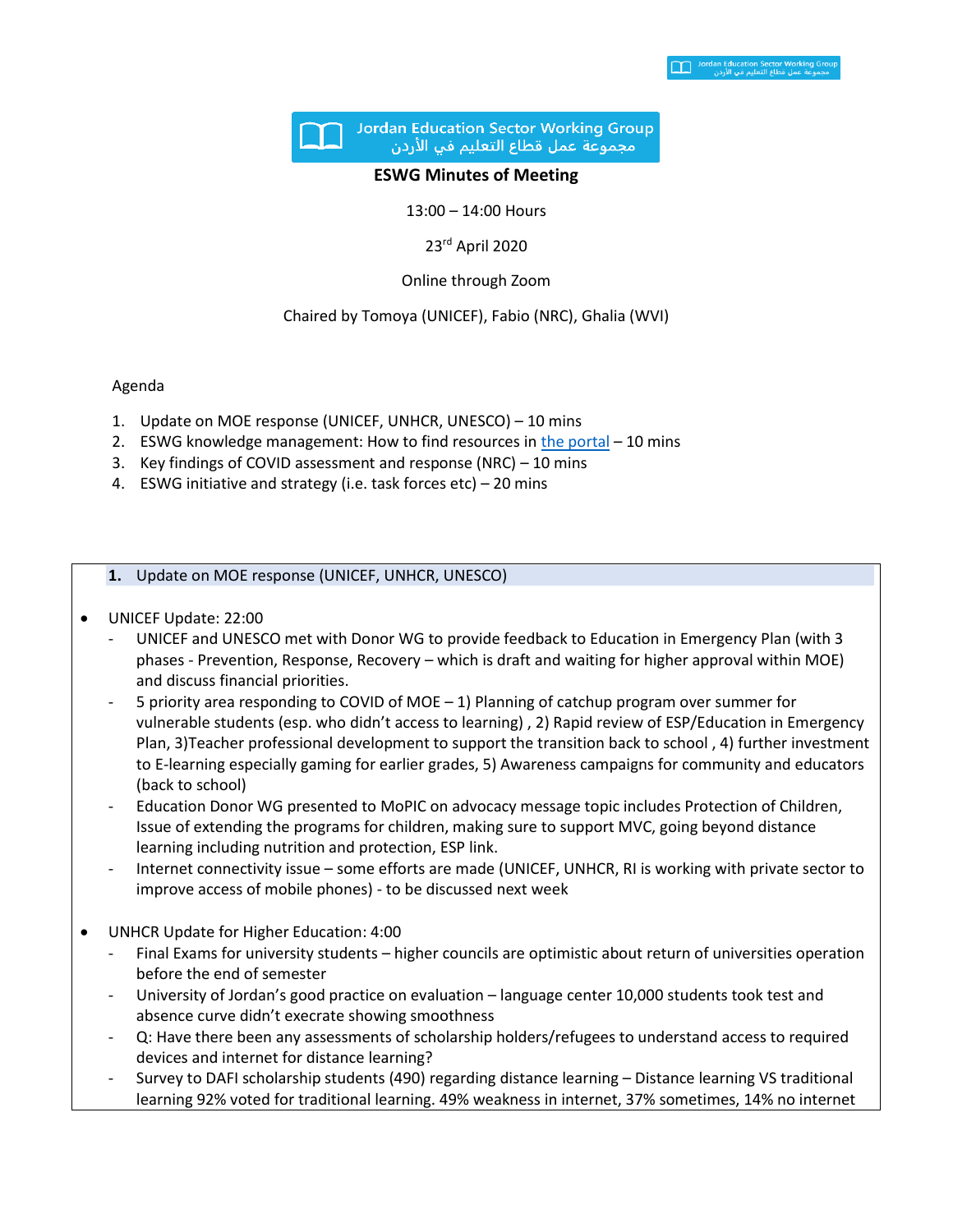weaknesses. 71% used mobile, 20% PC, 1% tablet. 72% needs Extra-bundle. 79% my device doesn't meet needs. 57% doesn't have laptop. Survey results to be shared. - EduSyria: Quick survey conducted in camps for scholarship Syrian students –similar to UNHCR results. 300 laptops under procurement process. Internet coverage in camp is weak. - Challenges and points to be considered - Internet bundle challenges, accesses for synchronized learning, students + teachers limited space and difficult to find quiet room, current online learning services decisions are not applicable to the future, keeping the students for their PSS Zaina/UNHCR: Protection WG – Syrians are struggling with the basic needs. Even though they receive equipment for education, they may sell to fulfil basic needs. • UNESCO Update for TVET The Minister of Labour, decided to resume Khedmit-Watan for TVET programmes, as long as a clear plan for distance training for is adopted and necessary tools for the trainees before starting distance training (Source MoL FB-Page). - In the South Region of Jordan, Vocational Training Institutes started implementing distance learning platforms for the local labor market, and for specific vocational domains. Vocational Institutes took their first training steps towards different vocational courses and fields for trainees (e.g. general electricity, vehicle electricity, vehicle mechanics, data entry processing, men's grooming, electronics and cell phone devices maintenance. As well as other professions for females (Source VTC FB-Page). **2.** ESWG knowledge management: How to find resources in [the portal](https://eur02.safelinks.protection.outlook.com/?url=https%3A%2F%2Fdata2.unhcr.org%2Fen%2Fworking-group%2F45&data=02%7C01%7Chaddade%40unhcr.org%7C60307cdf2d3945d6826808d7e6f09fa8%7Ce5c37981666441348a0c6543d2af80be%7C0%7C0%7C637231793465805550&sdata=4qVb5DDVYZeqhdngp4aWk%2BgzNsGYURK64pBfCeO2PB8%3D&reserved=0) - Knowledge management is very critical especially during times of emergency. The data portal can act as a

- central place to collect all the relevant information. Online portal was set up and found in ESWG invitation email
- Next ESWG to go through the portal and how can we manage to access all relevant documents.

# **3.** Key findings of COVID assessment and response (NRC)

Fabio's presentation:

- In Zatari and Azraq, 6-17-year-old children.
- 3 main objectives for this assessment: household awareness among MoE platform, access devices and internet, what support is required.
- NRC called parents whose children registered in NRC centers only.
- Findings: most 94% are aware of MoE. 84% use TV. 99.8% have at least one device. 87% have connectivity.

-

## Nour Elkhairy\ NRC PM:

- Raise awareness of the MoE platforms, as 6% of students are not aware of them.
- Designed learning support approach through WhatsApp and phone calls, according to preference and availability of device/internet on daily basis from 13 April.
- For those who don't have internet or devices: group phone calls.
- PSS support through weekly phone calls and sharing video through WhatsApp groups.
- NRC contacted students to inform them with MOE exams and instructions since last week
- Referred 55 student to UNICEF.
- Community of practice support to MoE teachers (217) on WhatsApp group, case discussions, training